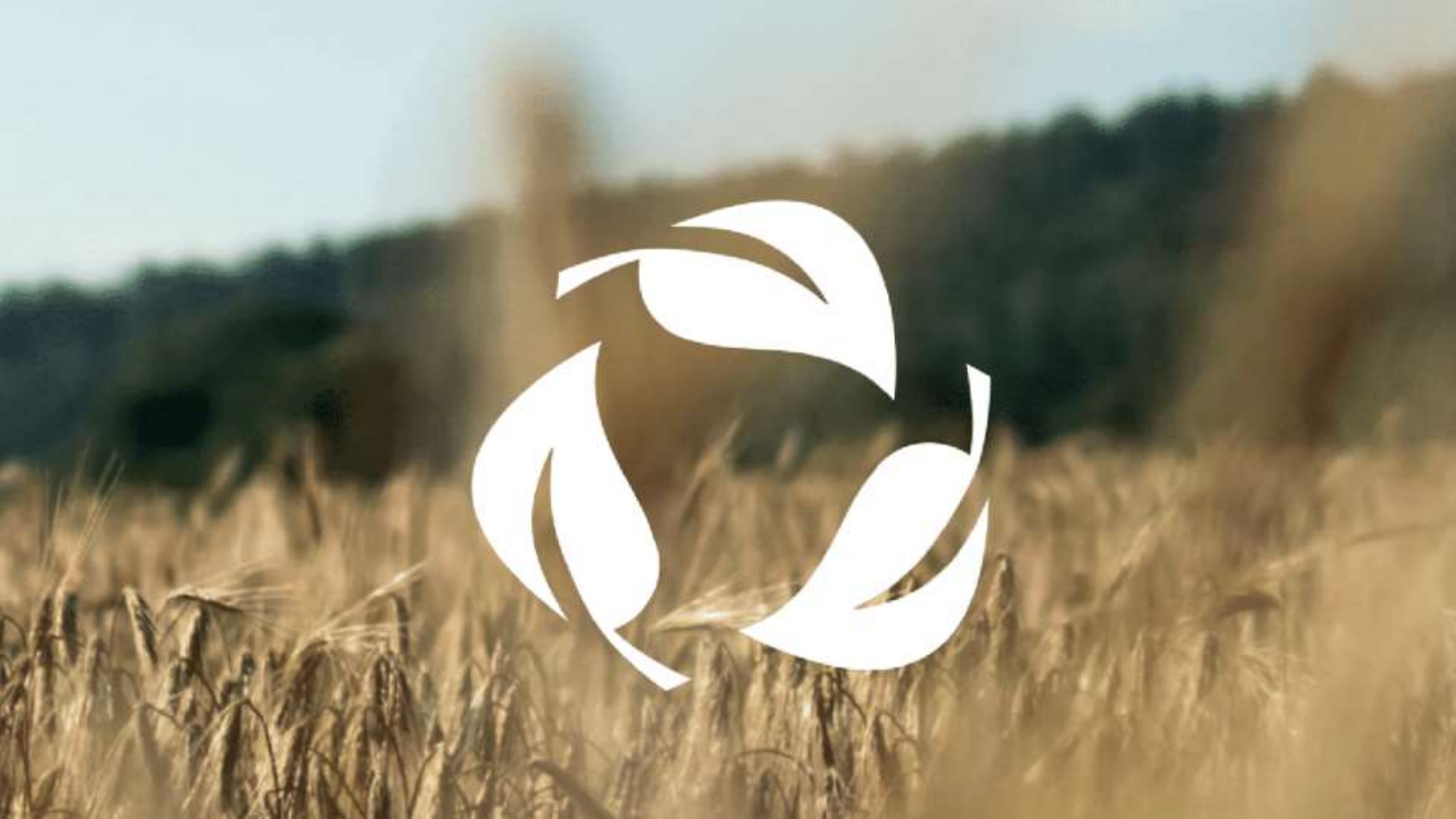

### **Biokraft AS**

February 2020

Terje Hyldmo Manager, Commercial & Business Development

**Copyright 2020 Biokraft AS. Company proprietary and confidential. Page 2**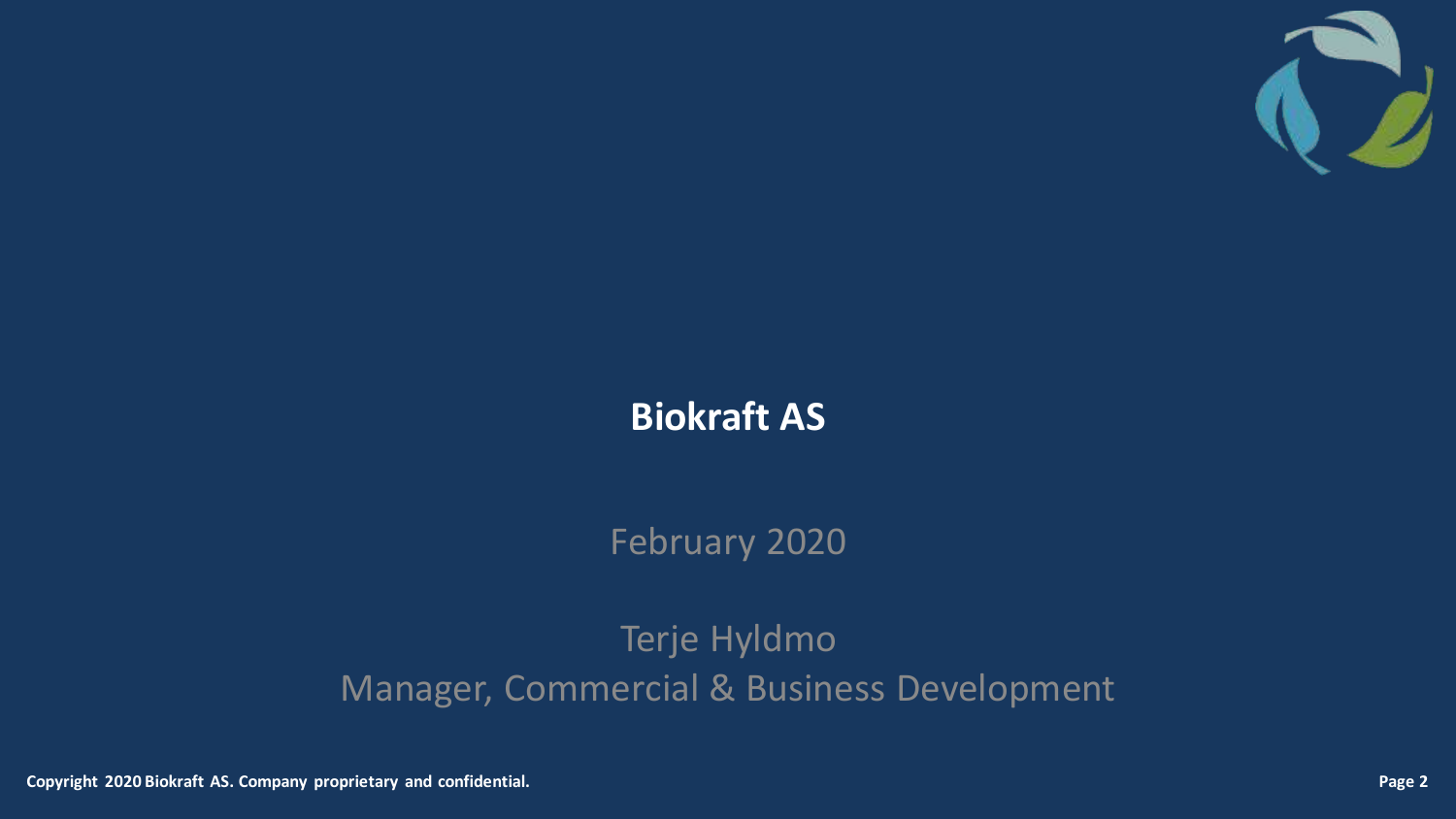## **Brief history of Biokraft**

- Founded in 2009
- TrønderEnergi AS: lead investor i 2010
- Plant 1 (Selva), buildt and commissioned in 2011, sold in 2013
- Collected and processed Category 2 Salmon Sludge from fish farming industry





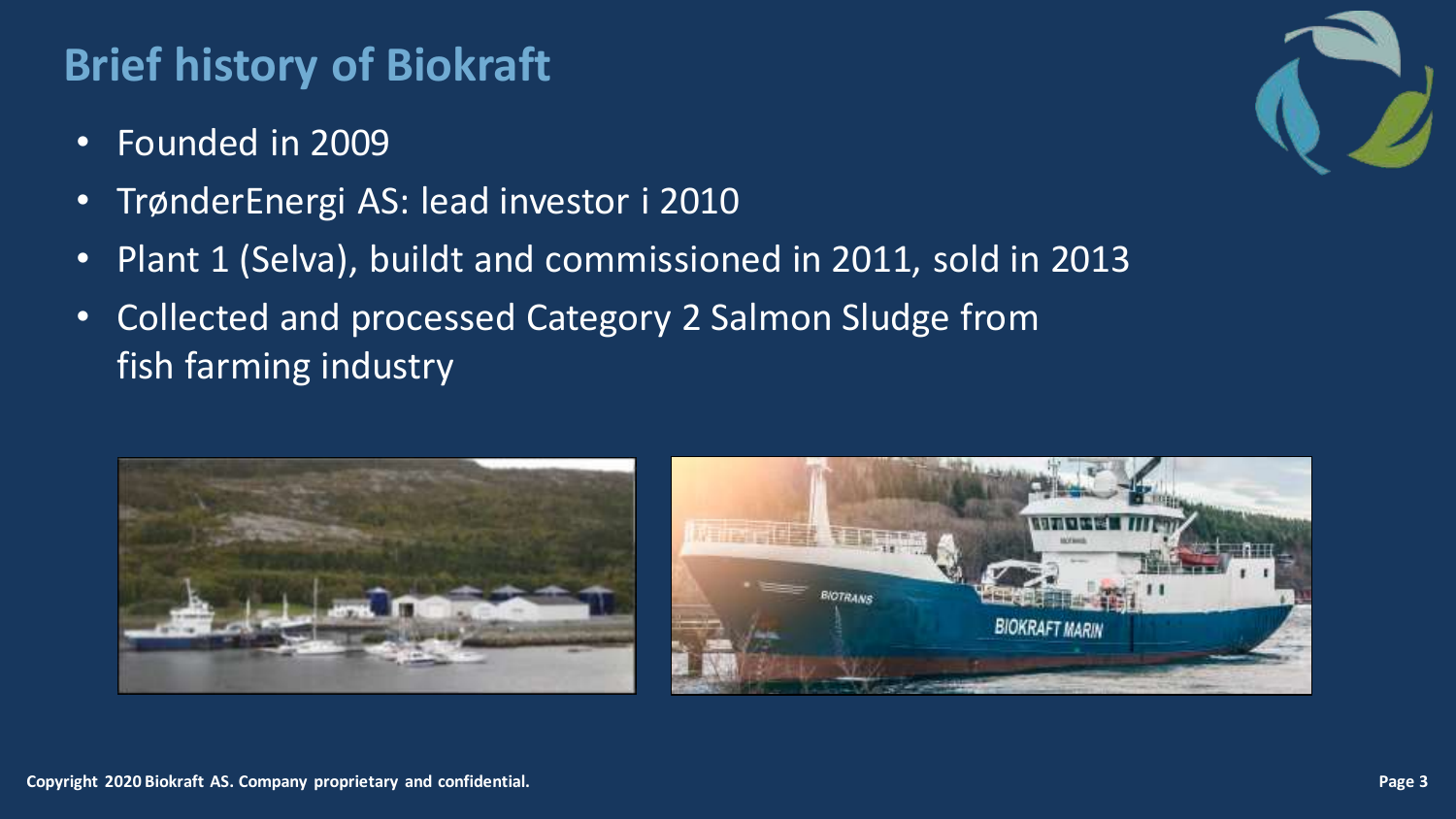



# **The Biokraft vision in 2013 – Skogn Biopark**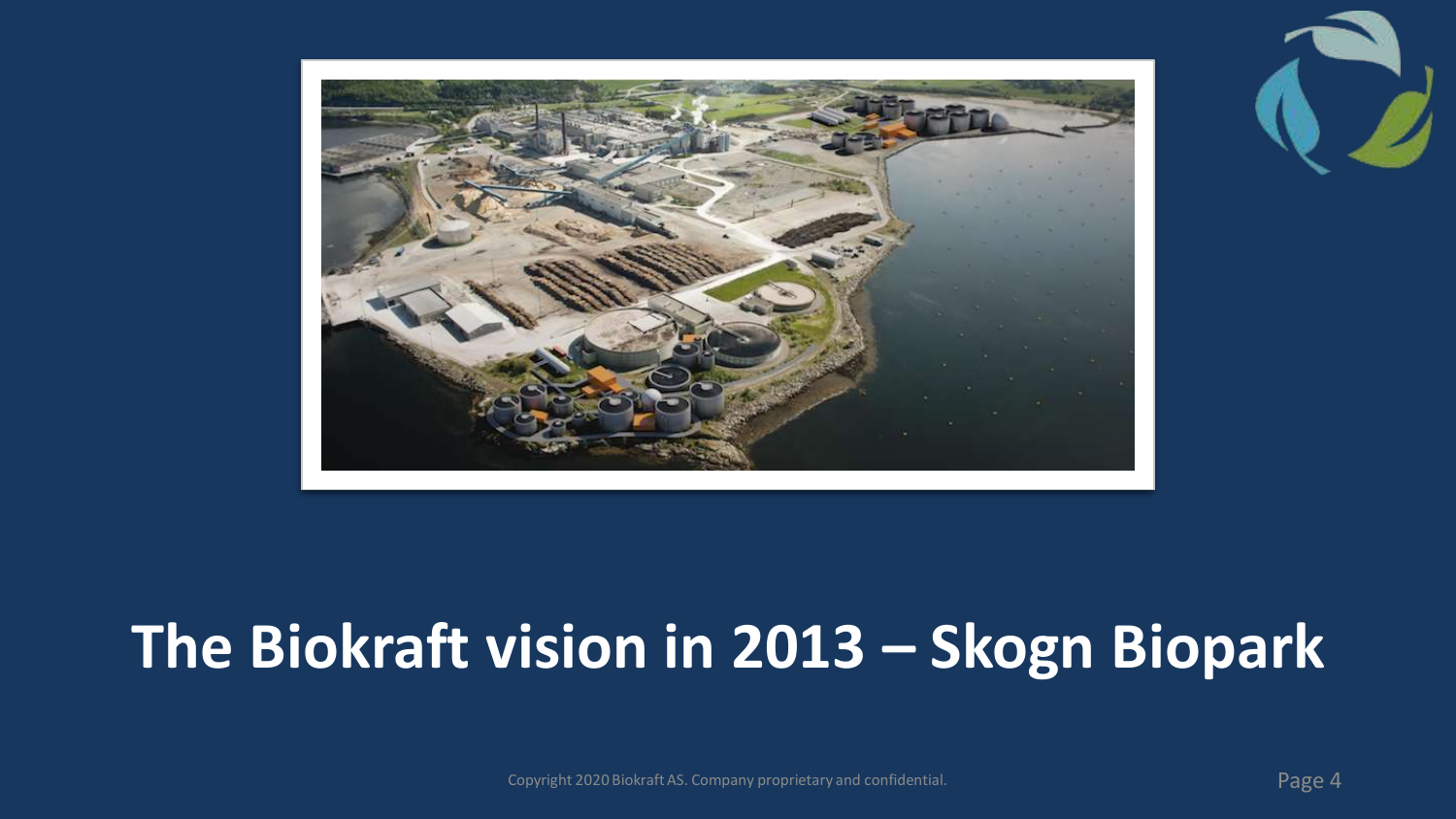#### **SKOGN 1 – LBG PLANT**



- Scandinavian Biogas Fuels AB & TrønderEnergi AS, shareholders/investors
- Financed by
	- ENOVA
	- Bank consortium consisting of Innovasjon Norge, Sparebank1 SMN, Swedish Export Credit & Export Credit Guarantee Committee
- EPC Turn Key delivery by Purac AB
- Buildt 2016 2018
- CAPEX Ca MNOK 400

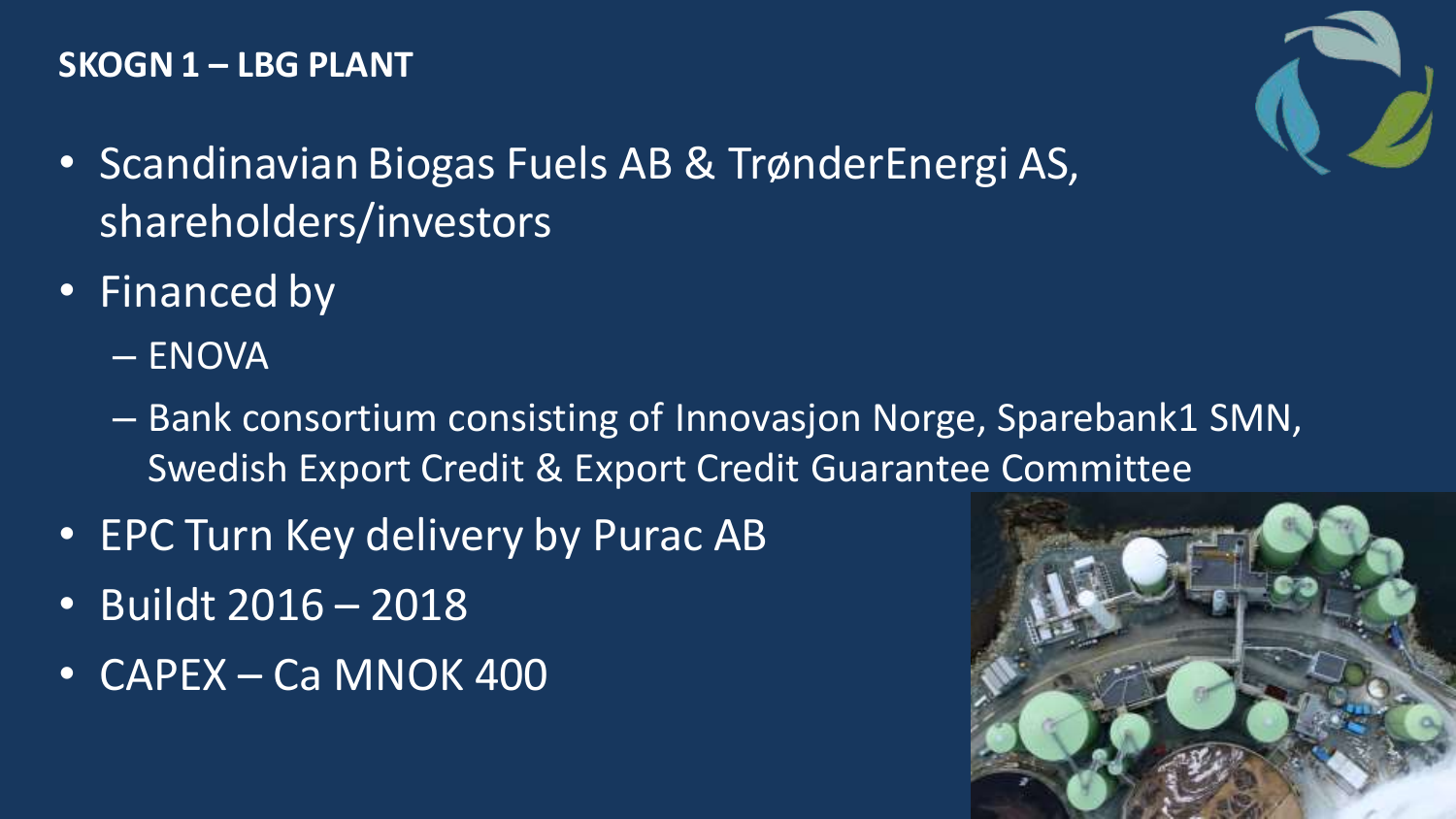## **Skogn 1 – the world´s largest LBG factory**

- Capacity to produce 12,5 mill Nm3 Liquide Biogas - LBG (Bio LNG, Biomethane, Renewable Natural Gas)
- Equivalent to 120 GWh/year
- Equivalent to 12,5 mill liter of Diesel
- 12.5 million liters of diesel fuel represents Green House Gas emissions of 30,000 tonnes of CO2e
- Producing ca 20 000 tons of biofertilizer

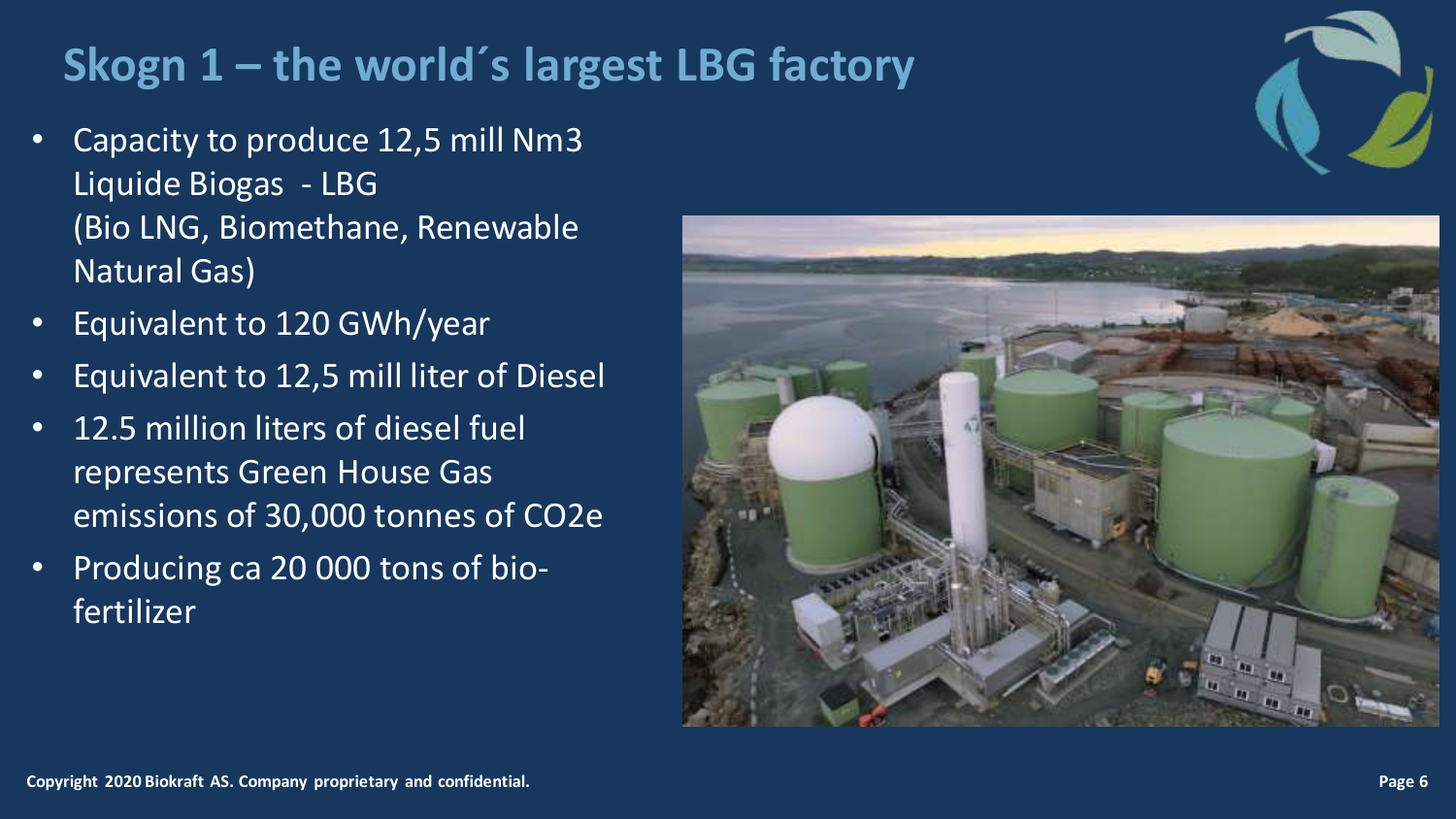## **LBG FUEL**



#### No "range anxiety" 1 tank with LBG fuel - 1780 km

#### Dead fish to power cruise ships

Norwegian company to fuel liners with biogas made from leftovers of fish processing



A Hurtignoten aims to have converted at least six of its vessels to use biogas, liquefied natural gas and large battery packs by 2021. Photograph: Franz Gingele/EPA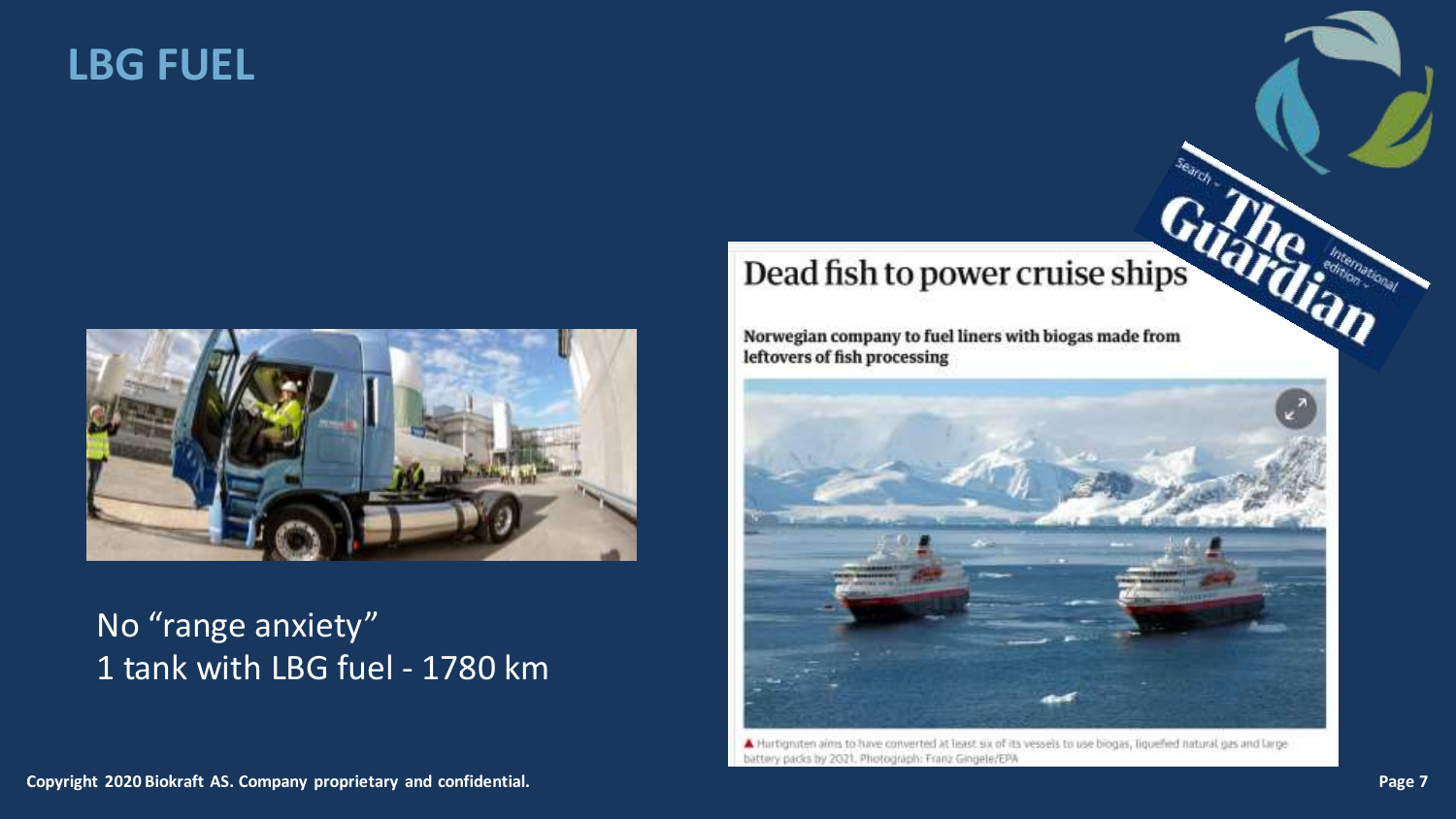## **SKOGN 1 – Start up – LBG production**



| LBG produced   sep.18   okt.18   nov.18   des.18   jan.19   feb.19   mar.19   apr.19   mai.19   jun.19   jul.19   aug.19   sep.19   okt.19   nov.19 |  |  |  |  |  |  |  | $\text{des.}19$                                                                                                                                                             | jan.20 |
|-----------------------------------------------------------------------------------------------------------------------------------------------------|--|--|--|--|--|--|--|-----------------------------------------------------------------------------------------------------------------------------------------------------------------------------|--------|
| Nm3-CH4                                                                                                                                             |  |  |  |  |  |  |  | 217 778   382 389   480 055   591 555   669 194   750 527   748 250   748 250   840 611   830 444   885 492   880 305   567 757   779 472   909 638   1 036 992   1 054 387 |        |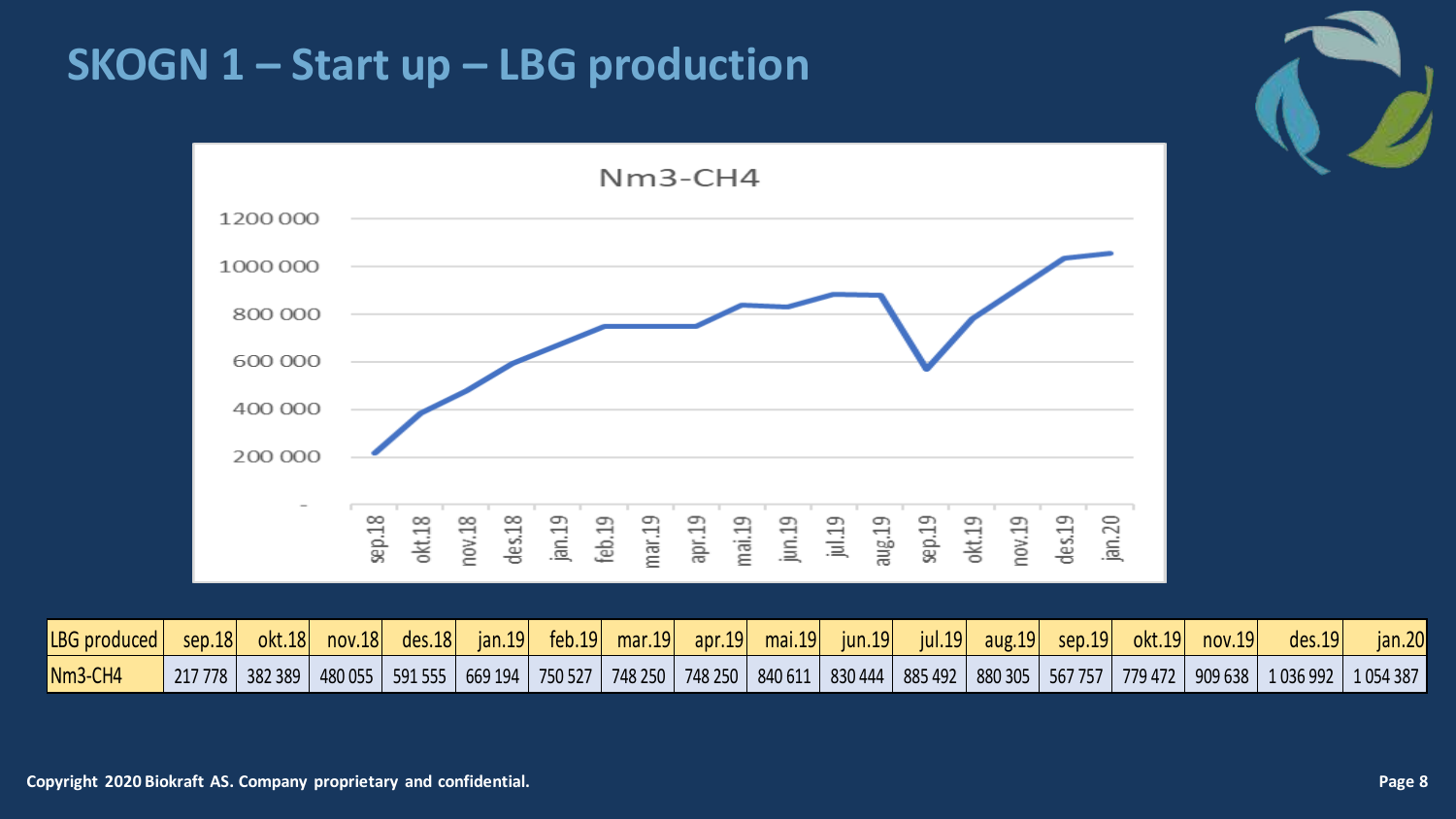## **Skogn 1 – Feedstock**

#### **Current feedstock:**

- **Waste from paper mill (Norske Skog Skogn)**
- **Waste from fish industry – silage**
- **Waste from fish industry – sludge**
- **Waste from chicken slaughter process**
- **Cow manure**
- **By-product from the food industry**
- **By-product from the Omega 3 industry**
- **By-product from Bio-diesel industry**

**Contributes to a more sustainable disposal of waste and by-products and supports the suppliers' brand and environmental responsibility**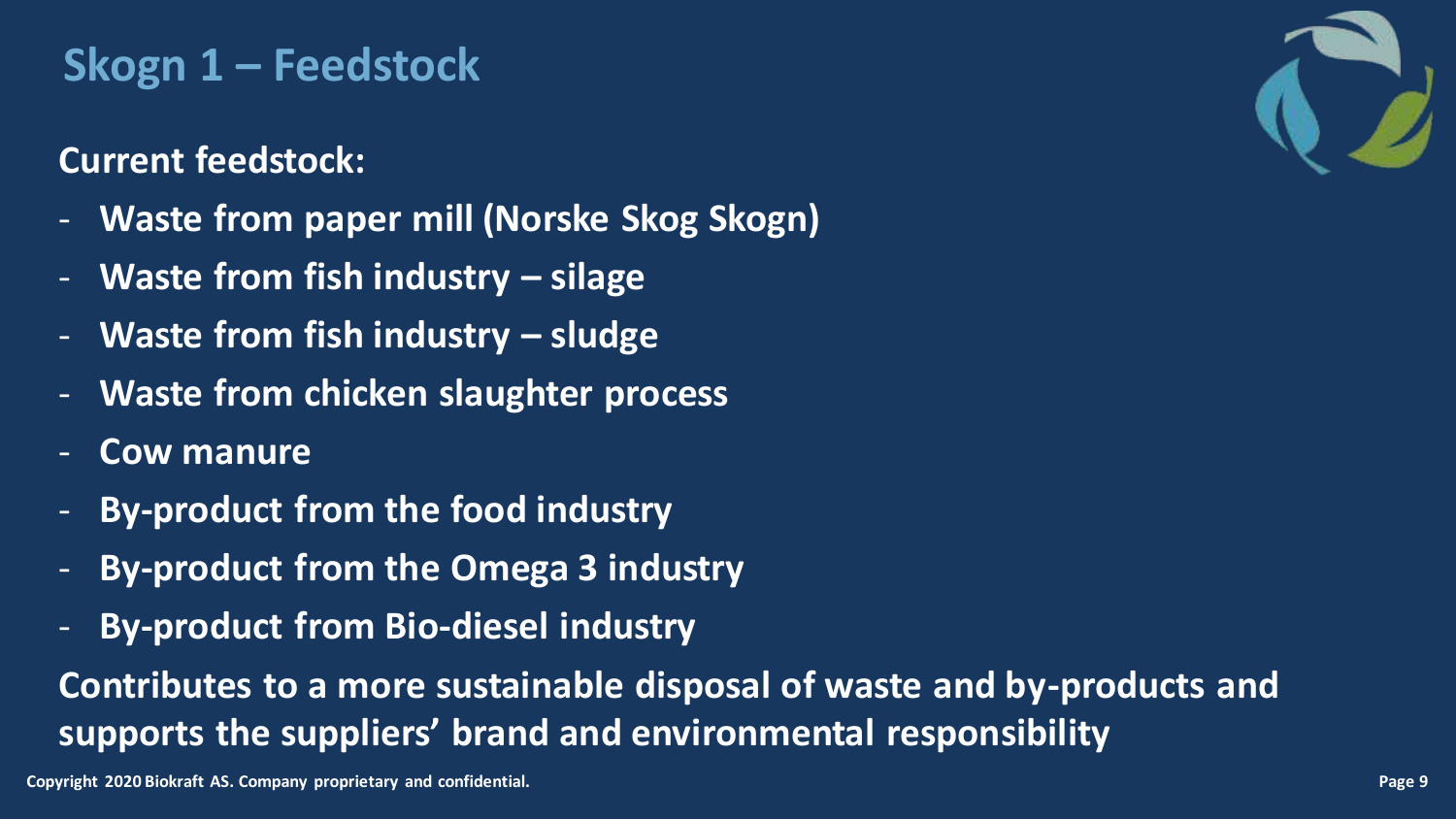The International Energy Agency IEA states that biomethane for transport has a potential of up to 179% savings related to GHG emissions.

The reason for having values of more than 100% is:

- value of biomethane replacing diesel = 100 % 12,5 mill Nm3 LBG = 12,5 mill liter Diesel) = 30 000 ton CO2e
- value of biomethane removing methane emissions from feedstock
- value if biomethane replaces other energy carriers than Diesel with other GHG effects (marine heavy oil)
- value of bio fertilizer replacing "fossil" fertilizer)
- value of bio residues/nutrient used in other industries (ex. Norske Skog process effects)

Table 7: Summary of default values for GHG reductions in EU RED

| <b>Binenergy spilos</b>             | No. of routes   | Max.undag % | Atla_naving % |
|-------------------------------------|-----------------|-------------|---------------|
| Convertibutal biofuels              | $-15$           | -98         | 26            |
| Advanced biofunk                    | 381             | <b>AD</b>   | 78            |
| Biomethane for transport            | 12              | 179°        | íΫ            |
| Electricity - agricultural residues | 13 <sup>°</sup> | 90          | 33            |
| Electricity - wood chips            | 21              | $90 -$      | M.            |
| Electricity - wood pellets          | 149             | 1/3         | $\frac{1}{2}$ |
| flechicity - biogas                 | <b>TR</b>       | 219*        | 14            |
| Heat - agricultural residues        | 75.             | $-93$       | Ħ             |
| Heat - wood chips                   | 23              | 93          | 52            |
| Heat - wood pellets                 | 33.7            | 94          | 迂             |

asphers are reduced, existent seventician excess 150Ms of three occasions with tour fust you alway, as mathere is a reading afty room potent CHC than CDL.

Note: These canings do not take account of emissions also in issuitant shange

Southt: European Commission (2016)]. Proposal for Directive on Bennedde Energy, 2014, Awaren S.

Kilde: IEA Technology Roadmap Delivering Sustainable Bioenergy, 2017.

#### Utslipp av klimagasser fra transport i 2015 Utslipp til luft (millioner tonn CO -ekvivalenter)



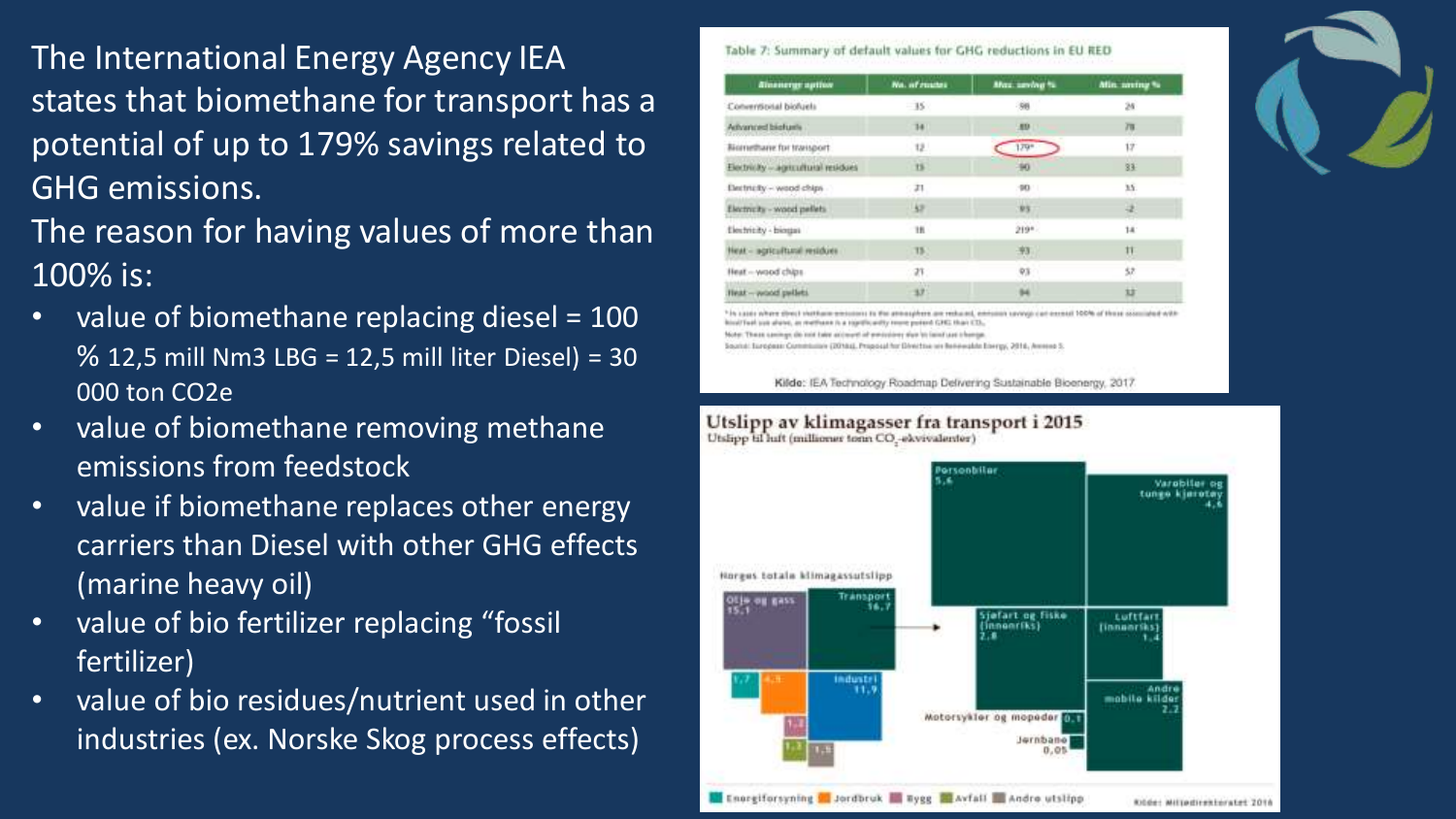## **BIOKRAFT – Skogn biopark vision**



**OCEAN** 

Biokraft lead/participate in R/D projects for CCU & utilization of nutrients

#### CO2

- Methanation of CO2
- Industrial liquid CO2
- Jet-fuel

#### **Nutrients**

- Protein production COMPLETE
- Streamlining of Norske Skog's biological treatment plant -Effisludge
- Biochar Bio Sinter
- Scampi project CO2 & Nutrients
- Greenhouse







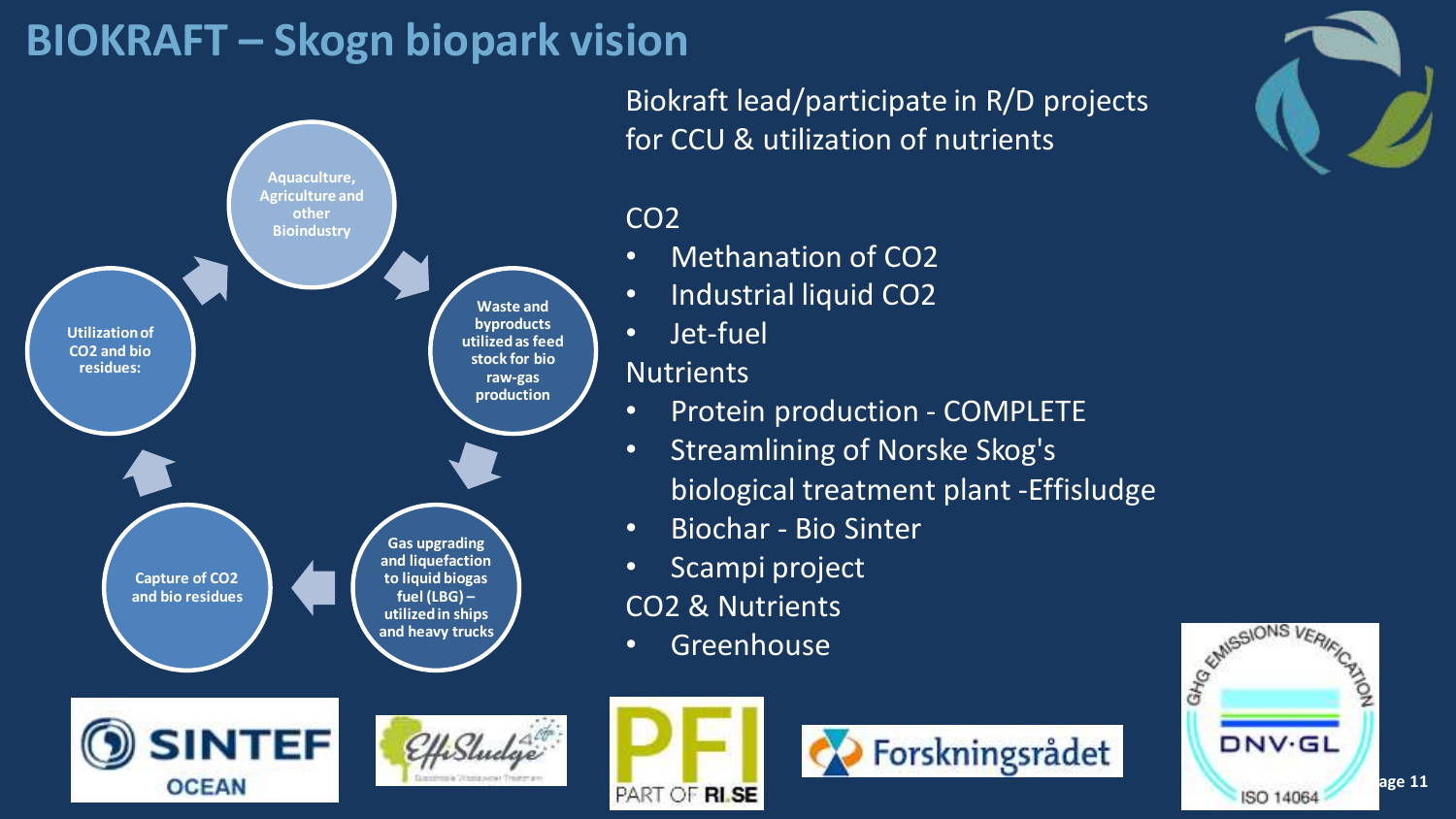#### **BIOKRAFT – Extension**

#### Skogn 2

- Investment decision Q1 2020
- Capacity of ca 3-4 mill Nm3 LBG Skogn 3
- Investment decision Q3 2020
- Capacity of ca 8-9 mill Nm3 LBG









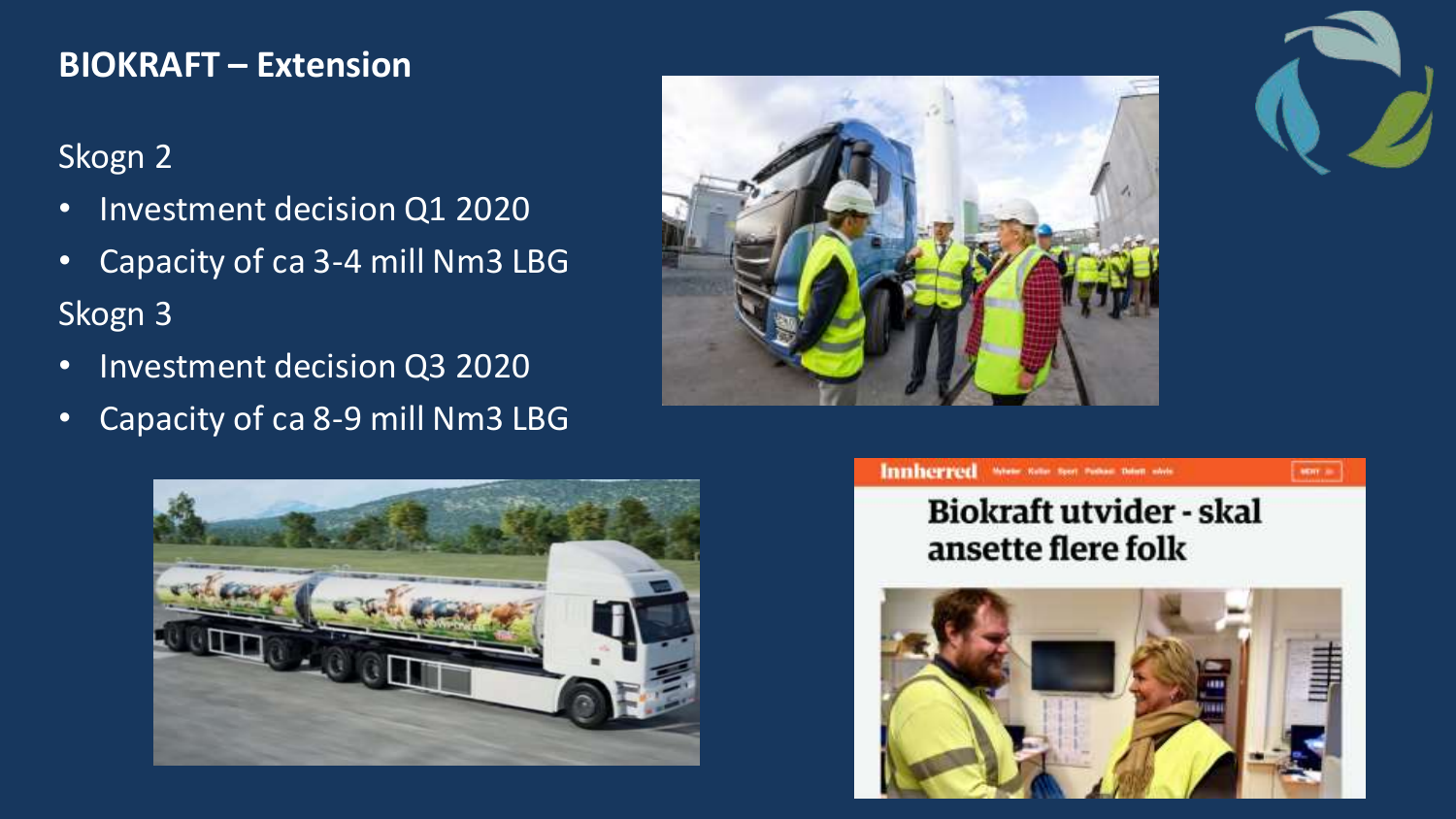#### **BIOKRAFT – Hatchery Sludge**





Biogas content: Biogas YIELD = DS \* VS \* YIELD

- $DS %$  8 30 %
- VS % ca 70-75 %
- Digestate ca 40%
- YIELD low